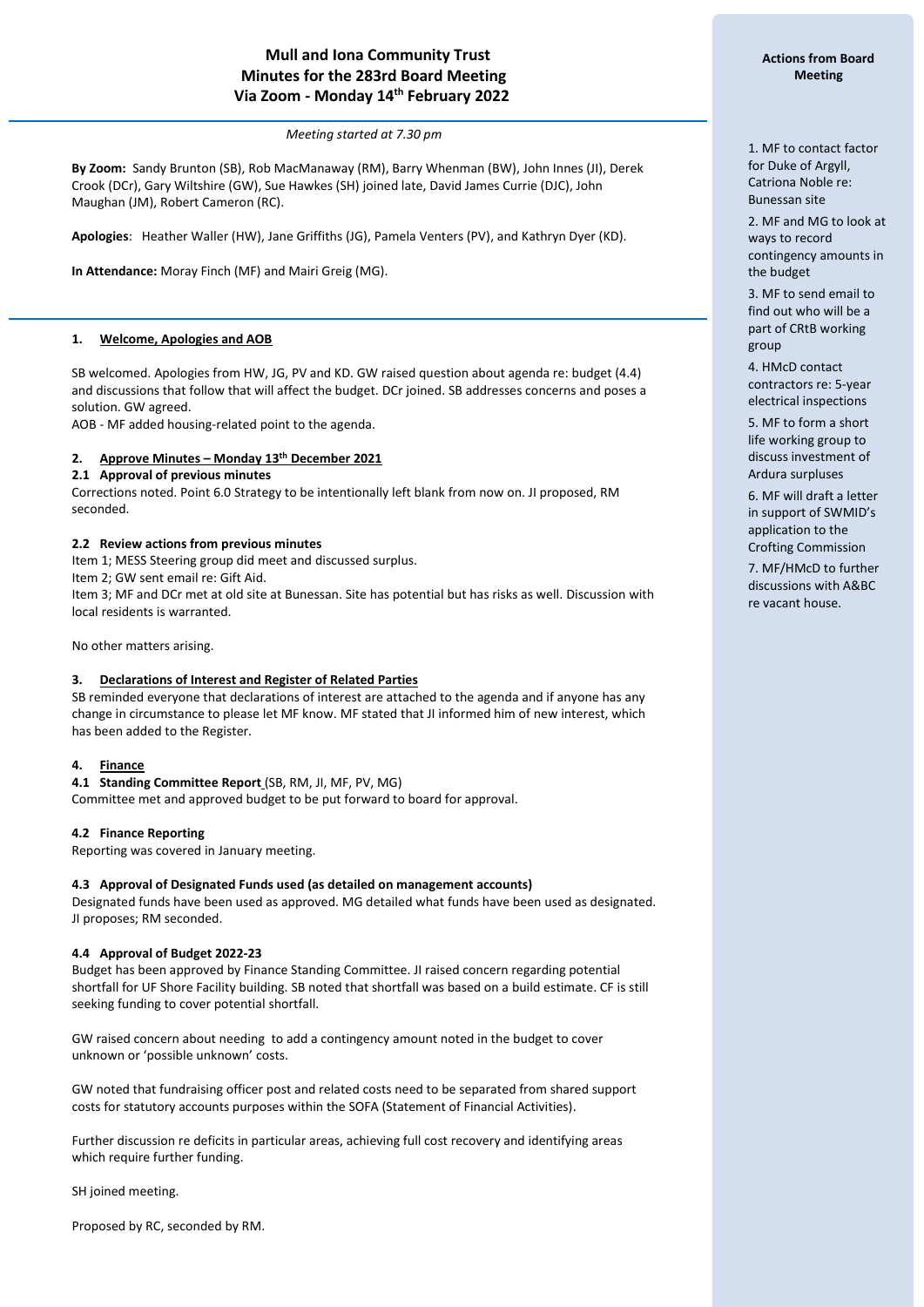SH declined to approve as she missed the discussion.

Everyone else approved the budget.

MG asked for ratification of previous in principle cost-of-living salary rise pending the board being able to review this alongside the budget impact. JM proposed, DCr seconded. All agreed.

# **4.5 Membership numbers and donations**

Not noted this month.

### **5.0 HR and Policies**

### **5.1 Staff Reviews – Update**

See Deputy Manager's report.

#### **5.2 Policy Reviews –**

None this month.

### **5.3 Approval of Annual Leave to be carried forward**

MG noted that there are 4 members who have holiday to carry forward into the next holiday year due to exceptional circumstances. SH proposed, DJC seconded. MF thanked the HR committee and MG for managing HR and putting structures and policies in place.

### **5.4 Approval of additional Jubilee Public Holiday**

MG noted that this holiday combines with End of May holiday to become a 4-day weekend. As MICT staff can take holiday as and when they wish (not necessarily on the day named), approval means one extra day of holiday that the company would pay for. RC proposed, JM seconded.

#### **6.0 Strategy**

This section intentionally left blank.

#### **7.0 Special Items**

### **7.1 Recurring Actions List**

Item 10: RM asked whether contractors to carry out 5-year electrical inspection have been contacted for quotes. MF will raise with HMcD to start the process.

Item 4: Question about whether Ardura income considered to be charitable trading or not. There may be a potential corporation tax liability. MF has raised with Wylie and Bisset who have passed this to their tax expert to clarify.

#### **7.2 General Manager's Report**

GW asked about acronym used in 12b – septic tank. MF clarified it is NHBC.

JI asked about 12b – what could have been done differently, and can we learn from what we have done in relation to inspections, maintenance, other things that maybe could or should have been done. JM suggested developing maintenance schedules; MF agreed. Item 18: NESOI was a huge piece of work for both Sian and MF to complete; well done. Item 20: key worker accommodation. SB will attend meeting on 15th Feb.

#### **Deputy General Manager's Report**

MG: Two staff members isolating with Covid.

GW concerned about sharing of special category data,even confidentially within board only. MG attending a GDPR workshop later in the month and will use opportunity to check that we are complying.

GW asked about final report for childcare study. MG noted that the final report is very specific to out of school care, no other childcare issues. The report will be shared with the Board for information.

#### **7.3 Fundraising Officer's Report**

Sian continues to experience a high level of success.

### **7.4 Discussion of CRtB proposal (MF)**

Community Right to Buy. DCr suggested forming a working group to create a prioritised list and identify scope. SB suggests that we look at other organisations' experiences. MF will send email to Board and Senior Staff to find out who wants to be a part of the working group. All agreed.

### **7.5 Approval of NESOI Application**

No questions. JI proposed. JM seconded.

### **7.6 Discussion of Proposed decision-making process for investment of Ardura Surpluses**

Next steps: MF suggests forming a short life working group to discuss. Strategically important subject that warrants careful consideration.

RC asked about grants to plant trees, and carbon credits. MF stated that carbon credits are only available for woodland creation schemes, which does not apply as Ardura is a reforestation scheme. However, there is some money available for peatland restoration, which is something that can be explored within Ardura. MF will invite all board members to the discussion in an email. All agreed.